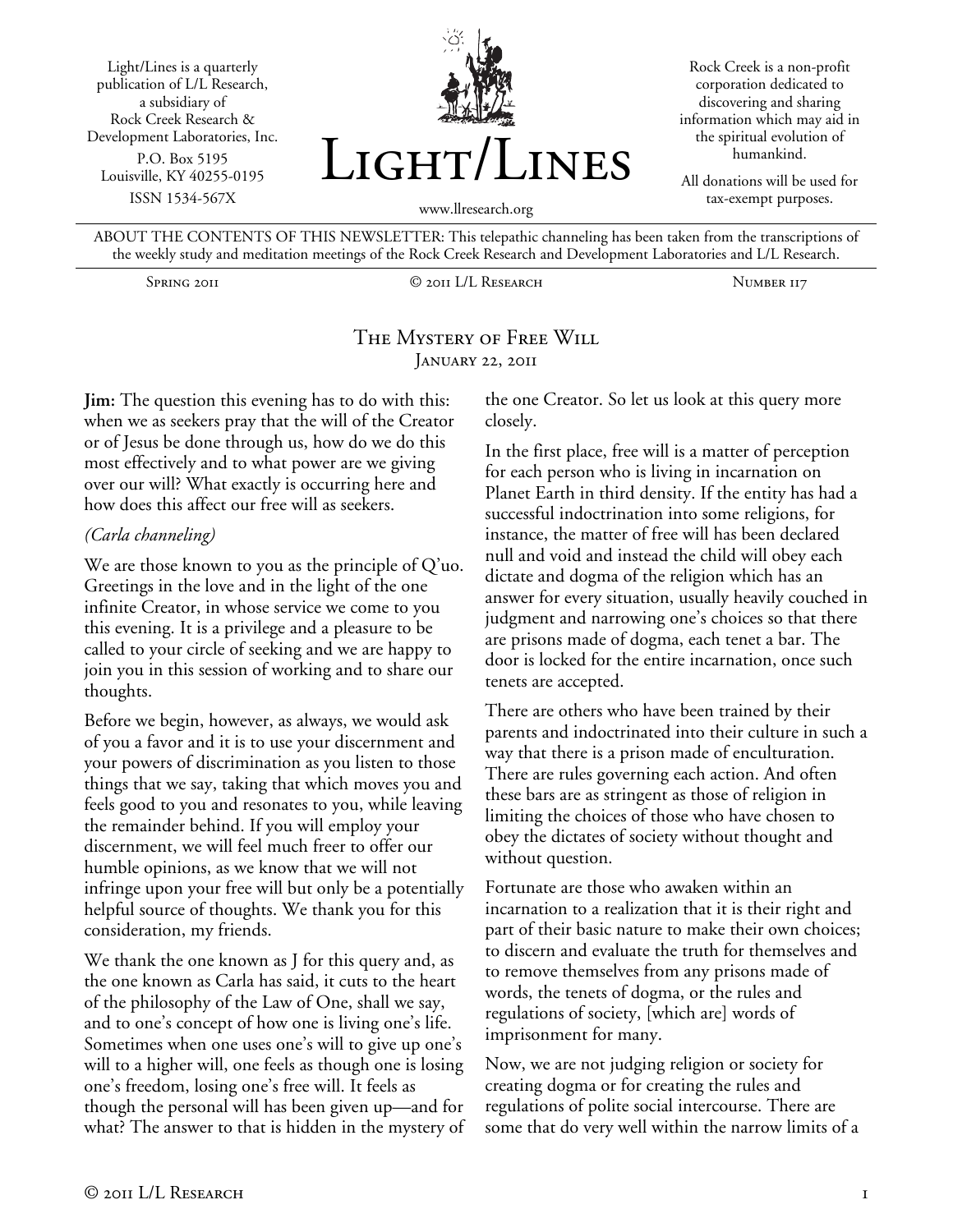religion or a society. It is possible to open the energy body and keep the heart open within the prison of words. It is possible to graduate from third density in these conditions.

However, there is a tremendous power involved in realizing that you have the capacity and the responsibility to make your choices for yourself. Once an entity realizes that he does indeed have free will and that he can exercise it, he is then faced with the decision of how to bend his will, what to desire, and what to set the intention to seek.

There are those who, having realized their free will, turn to objects of desire that are within the physical illusion. This instrument was talking on a radio program and was asked about how to set an intention to get what was desired. Then this instrument discovered that the object of desire was a set of dishes and she told the questioner that she was out of her depth because she only knew how to set her intention for spiritual goals and that the caller was on her own when it came to dishes.

We are talking about spiritual goals here to the exclusion of goals set within the illusion. Giving over one's will to the will of the infinite Creator is an act of will. Indeed it is a very deep act of will, reaching down into the roots of consciousness, for the will is turned over to the Creator, the Creator of love, that Logos, the one original Thought that created all that there is. Such a decision is the act of a conscious being that is conscious of its reality and of the reality within which it dwells; that is, [that] it dwells in the house of the Creator on an island in space called Planet Earth. It acknowledges that there is a dance between all of the parts of the Creator so that they are all dancing in balance with each other, and it indicates an overwhelming desire to be part of the harmony, the reciprocity, and the balance of the dance.

It seems as though it were giving away responsibility [to give one's will over to the will of the Creator], yet it is in no way a giving away of responsibility. Rather it is a dedication of the self to the rightness, the balance, the rhythm of the dance. It is an acknowledgment that within third density one cannot see clearly all of the factors that weigh on a situation. One cannot see what the grand pattern is that lies beneath the smaller patterns. [Such a choice] expresses the desire to cooperate with and harmonize with that pattern to come into balance with the one

infinite Creation and all of its interactive parts. Free will is at its most expressive as it chooses the will of the infinite One and releases attachments to outcomes within the illusion in favor of what that mystery shall bring about in the way of deeper reconciliation and return to balance.

The human will, the individual will, is very powerful. Each of you is a magical entity, an entity capable potentially of creating changes in your own consciousness by thought. It is seductive and tempting to use one's individual will, pushing against perceived reality, for a desired goal. It is easy to think that one is doing one's part by willing that this perceived responsibility be completed or that service be rendered. And all of those energies are excellent. The expressing of one's desires and the setting of one's intentions are ways of experiencing the self as powerful. And this is a helpful experience.

Yet the most powerful choice, in our humble opinion, for any entity is the choice of doing the will of that agent which created all that there is and which is aware of all of those elements which shall constitute the balance point in any situation.

It takes courage, in fact, to turn over the will to the infinite One, for the outcome is unknown. Those personal desires which one has may or may not be part of that balance and rhythm of the dance that is appropriate. There is the element of perceived sacrifice.

We cannot even say that such decisions create peace within the self, for the Creator's choices do not come with explanations.

We appreciated the comments of the one known as G before this meditation as concerning the introduction of space or spaciousness into his experience of his own suffering. The one known as G credited the one known as Ramana<sup>1</sup> in giving him the question that gave him space. That question was, "Who is experiencing this?" It established him as a witness of that which is happening and allowed him to detach himself from the stormy waters of his catalyst.

Another part of the query of the one known as J had to do with the entity to whom he was turning over

 $\overline{a}$ 1 Ramana Maharshi (1879-1950) was a teacher of pure, nondual awareness. His many books can be purchased in bookstores or on line.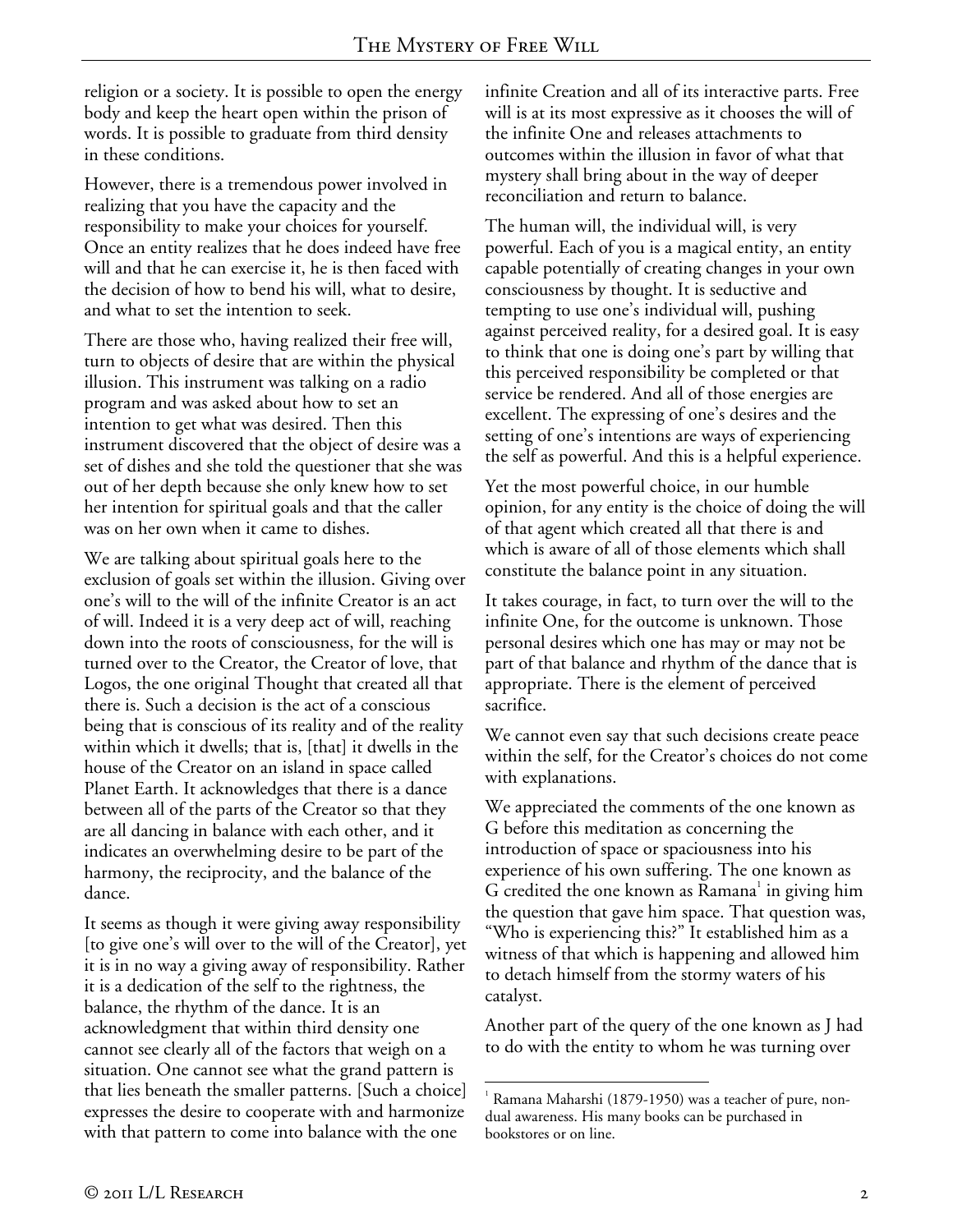his will when he prayed, "Thy will be done." Both the one known as J and this instrument were raised in the Christian church. The one known as J is a Roman Catholic and the one known as Carla is an Anglican Catholic. So these two share a heritage of thinking about the Creator in which the Creator's unity is divided into a trinity and yet the three parts create an infinity of One. It is not an easy thing to wrap one's intellect around such a concept because it contains obvious paradox. How can something that is three also be one? How can something that is unified be in three parts?

Many are the souls who have been able to work well with the one known as Jesus being the object of prayer. Many others have worked well with being able to relate to and use the energy of the Holy Spirit. Yet, as the one known as J said, when posing this question, the concept of the Creator Itself was always left vague. Working within that religious system we are unable to sharpen the focus.

Yet we may offer thoughts about who that third member of the unity of the Creator may be, for the one known as Jesus, the Christ, related to the infinite Creator as "Papa." In the Aramaic language "Abba" does not simply mean "Father." It means "Daddy" or "Papa." It is a name of great affection and love. When the one known as Jesus the Christ gave over his will to the one infinite Creator, he gave over his will to his beloved "Daddy." This was His perception of the Creator.

We would point out that from within the religious system the concept of a "Papa," rather than a judgmental, stern and distant Creator, was revolutionary. This was not something that the one known as Jesus the Christ learned from his religion or his society. It was a truth of the depths of his soul.

Yet there is great truth in this relationship for all because, from the standpoint of what this instrument calls the Law of One, the Creator is indeed a "Daddy," a near and loving Father, or shall we say a Parent, for there are very feminine aspects of the Creator in that the Creator birthed the stars, the planets, the suns and moons, as well as each and every particle and iota of life within the infinite Creation. There was no female deity to give birth; the Creator birthed his Creation in an act of combined fatherhood and motherhood.

It is very convenient to think of the Creator with a sexual connotation of "Father" or "Mother," yet we would suggest to you that the mystery of the Creator is both and neither. The Creator is both a Father and a Mother in that the Creation is the result of the attraction between free will and the essence of the Creator, which is Love.

When Light was added to Love and manifestation occurred, it was far down the line from the original Thought. Manifestation is a latter choice, the choice of one who wishes to know more about who he is and so he flings off many particles of himself and then witnesses them and their experiences to glean that which he has not yet learned about himself.

So the Creator does the reciprocal thing of saying "Not My will but Thine," as he gives each entity within the Creation free will. He is not going to tell them what to do. He is going to find out what they desire and how they experience those desires. He cannot do that by governing them, yet when he is asked, "Thy will be done," he moves according to that which tends toward the lessening of distortion and the restoration of balance.

The mystery deepens because there are many levels upon which balance can occur so that one could never predict accurately where balance lies; where wisdom lies, where the highest and best expression of love lies.

Third density is, by its very nature, a strongly sexual density in that sexuality is one of the primary ways that people experience the otherness of their dynamic opposite. Male and female are two poles of a very important dynamic. The energies of masculinity are those of reaching, on an archetypal level, and those of the feminine are the personification of that which awaits the reaching. Therefore, the male entity experiences a good deal of aggression and inception. There is the urge to begin things.

The female, in experiencing that attraction between men and women, often finds herself yielding to that aggression and being delighted to do so. It is not enough remembered, however, that each entity carries within itself, whether biologically male or biologically female, both energies.

And again, it is well to consider how balanced an entity one is. If male, does one have a balance of feminine energy to soften the aggression? If female,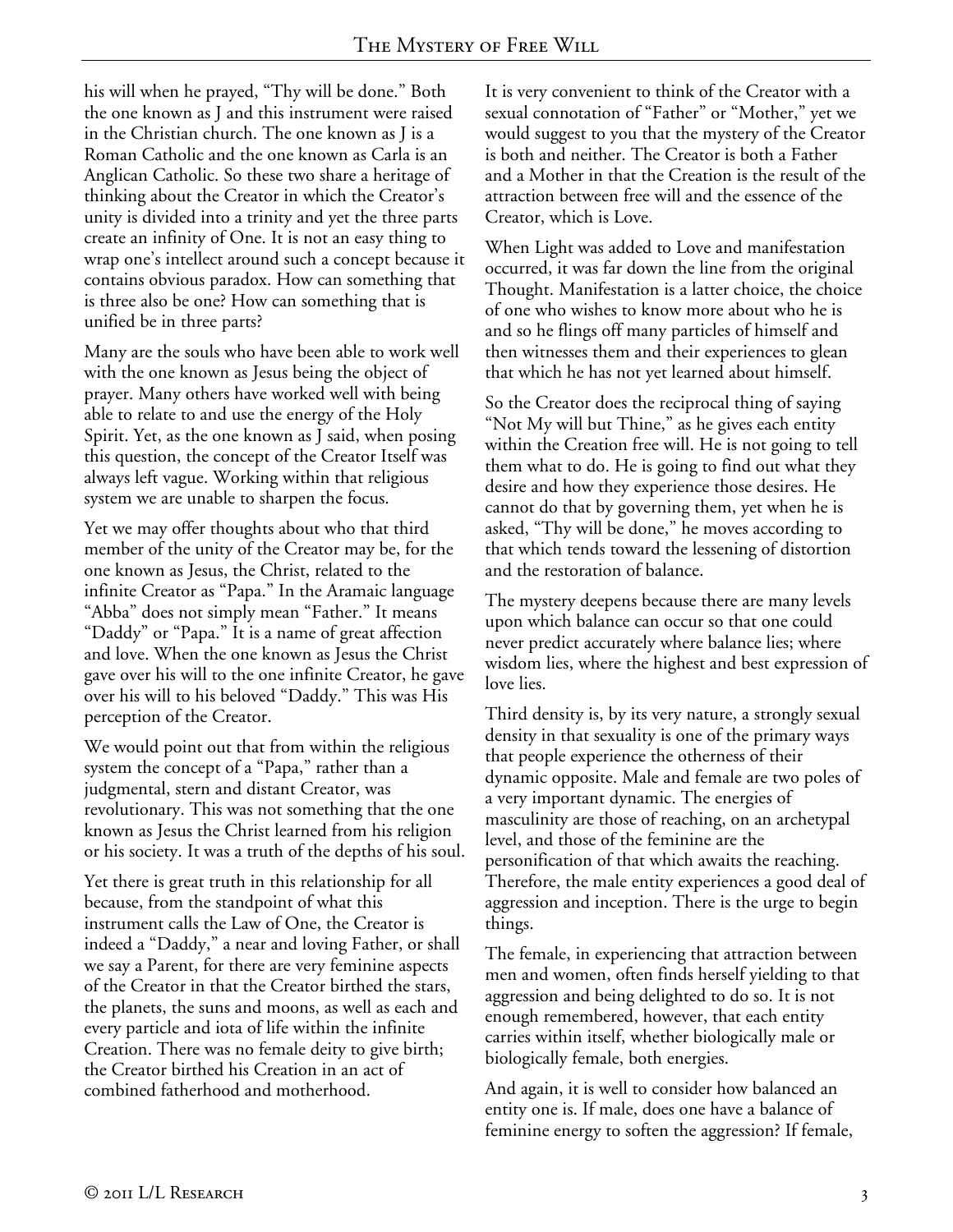does one have the ability to make decisions and strike out for oneself along the lines desired as well as the ability to cooperate and to give way? When this is considered, it may be easy to see why so many relate to the Holy Spirit as the feminine aspect of the infinite Creator.

We would suggest that it might be more productive to consider the three pillars of the Tree of Life, with the Creator principle being that side which is considered male, Jesus being that energy which is considered female and the Holy Spirit as that energy which is the middle pillar. For the Holy Spirit's essence is the energy of Jesus that was left behind on the inner planes when the one known as Jesus departed from the outer planes, so that the energy of the one known as Jesus, the Christ, that fructified Love, would always be available until the end of third density.

There is no right way to relate to these entities. It is just as useful to the seeker to relate in one way as another. We encourage each to follow the experiences of the heart and to relate in a completely individual way, not the way others relate, but the way that you have found it helpful to relate. Therefore, whether you are turning your will over to Daddy, or to Jesus the Christ, or to the Holy Spirit—Sophia as some call her; it makes no difference for the intention—in all three ways of saying, "Thy Will be done" [it] is the same. There is that hunger and thirst for the most balanced situation possible to flow and the willingness to cooperate when the stage is set and it is discovered what the cues are, what the situation is, and what the love is in the moment that can be found and shared. Whether you think of the Creator, Jesus, the Holy Spirit, or some Creator-entity of your own understanding does not matter. It is the intention to maximize your service and your devotion that are the central and pivotal energies in this seeming giving over of the will.

In actuality, it is the crown of free-will choices to choose the Creator's way. It is the same energy that causes people sometimes to take off their watches and say, "This is now God's time." It is the releasing of the self from the minutes and the hours that frees time from its prison. And it is the releasing of the will from the lesser goals of a worldly and illusory nature and the releasing of them into the mystery

that enhances to the highest point possible one's freedom to choose.

The mystery of free will shall never be made clear. The paradox of using one's free will to give up one's free will shall never be elucidated. And therefore questions will always continue to be asked, in all humility and puzzlement, as to how this works. The peace that passeth understanding, however, does stem from the faith one has that it is possible to tabernacle with the infinite One in such a way that the Infinite One can maximize balance through you.

We commend each to ponder this point. We ask each [person] to reckon with his own power. What is the right use of power, my friends? How shall you bend your will? How shall you, as co-creator, create your universe? How shall you rule it? Shall it be a creation of love or a creation of judgment? These matters are in your hands and yours alone. Go forth, therefore, and seek to serve.

We hope that our humble comments have been some aid to you in thinking about this query and would ask if there is a follow-up question at this point. We are those of Q'uo.

**Questioner:** Q'uo, this is a question I have. Could you define the difference between emotional and spiritual pain?

We are those of Q'uo, and are aware of your query, my sister. The human entity has three components—physical, mental/emotional and spiritual. Physical pain is obviously that of the physical body. Mental/emotional pain is still that which involves the mind or intellect and the emotions which are instinctually those of thirddensity humans, and spiritual pain is that pain which is involved in the spiritual complex as it is activated by the individual. Often, a mental or an emotional pain will strike so deeply that it feels as though it is striking to the very soul and most of the suffering of humankind is of this mental/emotional nature.

Purely spiritual pain is quite rare, and yet it does occur. There are those who ache for lack of connection to the essence of their spiritual selves. It is as though such an entity is attempting to make a connection and is unable to do so. However, the vast majority of entities' suffering is experienced in the mind and emotions.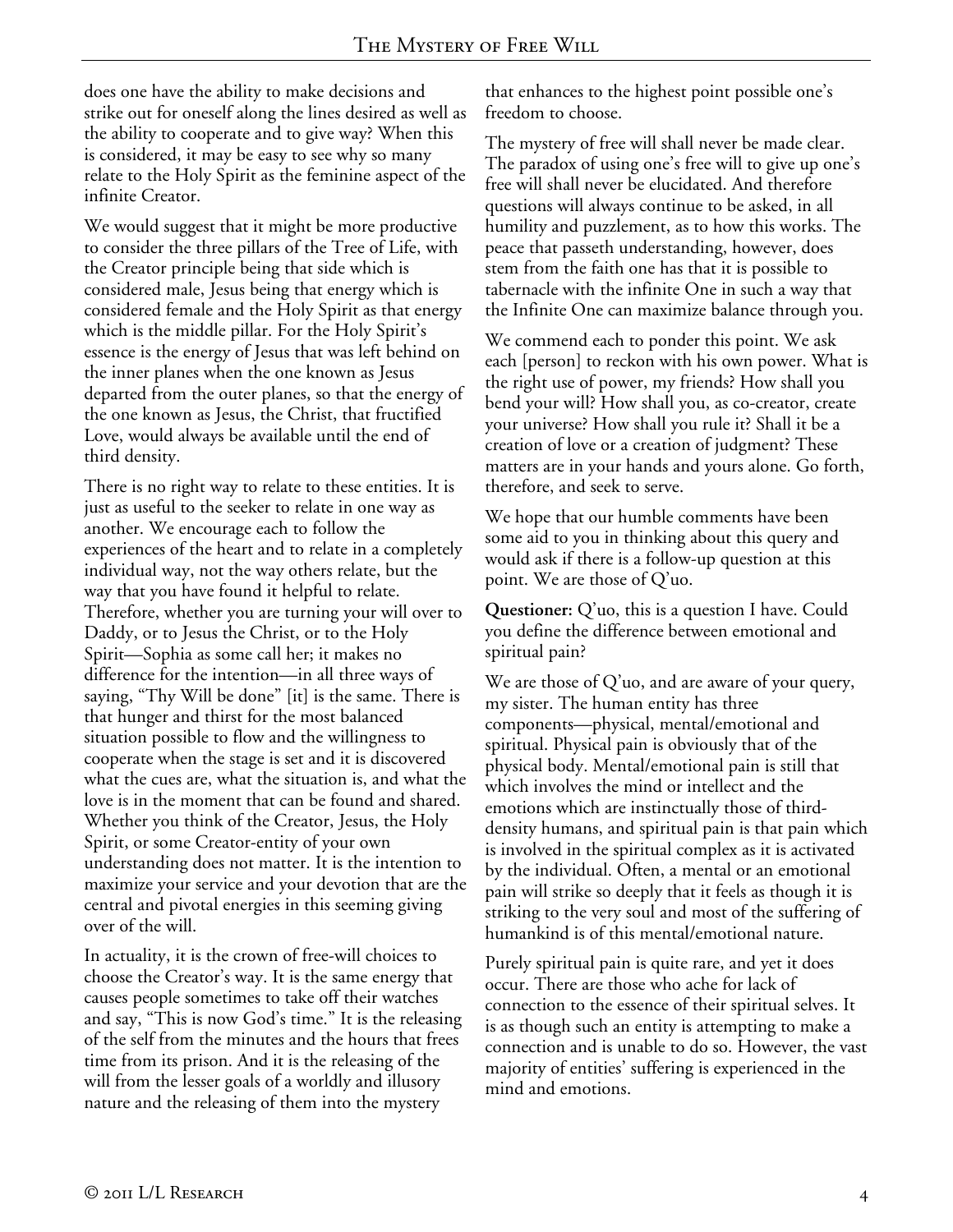May we answer you further, my sister? We are those of Q'uo.

# **Questioner:** No, thank you.

We thank you, my sister. And, my sister, we offer you, as paltry as these words are, our sympathy. And we offer sympathy to all of those who suffer. For we realize that the suffering seems out of all proportion to what would be logical or reasonable. Yet suffering is not logical. It is not reasonable. And it is always a challenge. We suffer with those who suffer, and if that offers any comfort, we are grateful.

May we ask if there is another query at this time? We are those of Q'uo.

**R:** I have a question, Q'uo. When I ask for guidance, does that imply that I have a particular outcome in mind in third density? I'm still caught in the thirddensity experience compared with what you talked about, which was surrendering completely and being at peace with whatever the experience brings. Can you comment on that?

We are those of Q'uo, and we perceive a query. If we are incorrect we would ask the one known as R to repeat his query in another way so that we may understand better.

There is, indeed, a difference between asking for guidance and the releasing of the will so that the Creator's will may be done. Both are positive and loving actions. It is your way to ask for help and to ask for guidance. And we are aware that you have found it to be, in its way, quite effective in your experience many times. The asking for guidance can be looked at in a couple of ways.

# *(Side one of tape ends.)*

# *(Carla channeling)*

Firstly, one may ask oneself, "What is the highest and best action I can take at this time? What is my highest and best self's choice?" You are asking, in effect, your higher self to weigh in with some hint or inkling of what would be the choice of paths of service for the best you that there ever could be.

Another way of looking at asking for guidance is as an extension of asking your friends for guidance those in the physical illusion with you—and simply extending your field of request to include the unseen realms.

One way of thinking about asking for guidance is a more direct remembrance of that oneness of all creation. The other is a way of reaching out to the help that is always available, which implies "others" within your creation and not simply the self and other-selves that are the same as you.

Whichever way of thinking about your guidance system that is helpful is the one we would encourage you to follow. For some, it is very comforting to think that the higher self, the best you that could possibly be, will offer the unified answer. For others it is much more comforting to feel that there are allies all around—those who truly want to help you. Both ways of thinking about guidance are the truth.

Again, when you find paradox, when you find mystery, you may be assured that you are on the right track, for things of the spirit are consistently and always going to include those elements. For they break the bonds of linear thought and bring in the qualities of infinity and eternity.

May we answer you further, my brother? We are those of Q'uo.

**R:** Thank you for those thoughts, Q'uo. I will ask about the difference between asking for guidance, which implies using the will in the third density, and surrendering to the infinite One, which to me implies not using the will, and just basically being and giving up on doing. I cannot wrap my mind around the difference but there seems to be a difference. Can you comment on that from your perspective?

We are those of Q'uo. We believe we understand your query, my brother. The difference between asking for guidance and surrendering the will to the Infinite One is a matter of degree. It is a matter of that which is given to you and the appropriate response to that which is given to you. If it is given to you that to give up your will to the infinite One is a releasing of your will and an abrogation of your will, then it is not for you to give up your will.

Those who turn their will to the infinite One are those who have experienced the results of powering through a desired outcome until it occurs enough times to discover that one is not necessarily in possession of enough facts successfully to choose rightly. Consequently, to those who are given this experience and this attitude, it comes to them to choose freely to do the will of the infinite One, who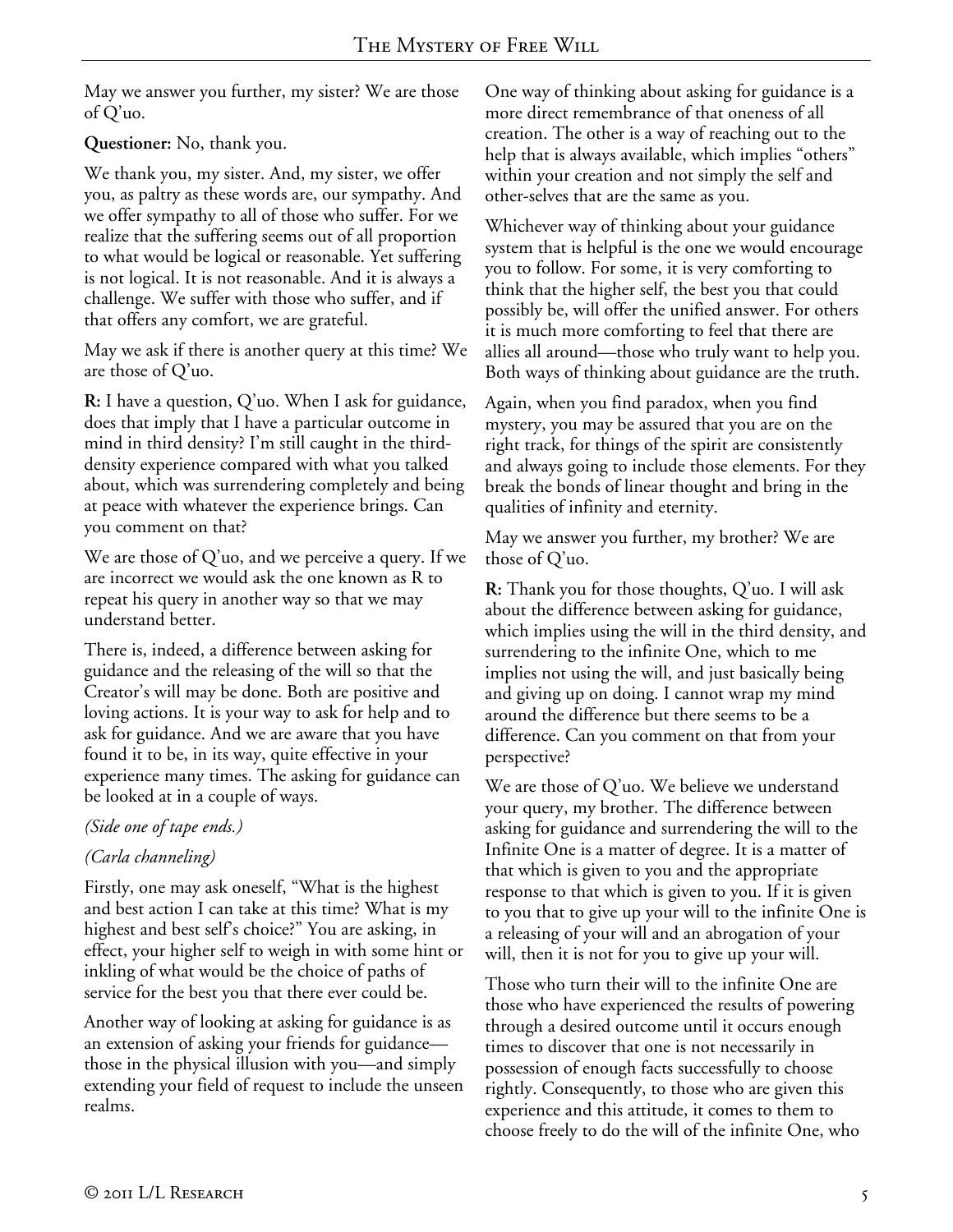has more information and who can see that which cannot be seen by the human eye.

In both cases, there is the desire to serve. There is the desire to be of positive polarity. And there is the desire to ask for help. For the one who has not yet come to the conclusion that the human will is often inadequate to know the appropriate outcome, the asking for help with choosing an outcome is that appropriate request. To those who have experienced the feeling of dissatisfaction with being attached to an outcome after having used the technique of choosing an outcome and moving towards it, it is appropriate to turn the will to the infinite One, not as a losing of the will, but as the capital or crown of the act of will.

One must act according to one's lights, according to one's feelings, and my brother, as long as you feel that you are wise enough to press towards a desired outcome, we greatly encourage that you do what you do at this time, and that is to ask for help in seeing the situation more clearly. There is, as we said, a difference, not in kind, but in degree, between those two choices. It is not the choice between taking responsibility and yielding responsibility; it is the choice between trusting that the outcome to which you are attached is good and not trusting that the outcome to which you are attached is good.

Indeed, it can also be compared to those who are right-brained and those who are left-brained, or those who are artists and work from an appreciation of beauty and those who are people of intellect and work from an appreciation of logic and linear thought. Either path is a path of service to others and of positive polarity. So there is no choice between them. It is simply a matter of who you are, what your life experiences are and where you find yourself spiritually speaking, at a particular moment. There is no best way, there is only that way that is appropriate for you and that feels resonant to you in this present moment.

May we answer you further, my brother? We are those of Q'uo.

**R:** No, Q'uo. Thank you for what you have said. That is a good food for thought for me. I appreciate it.

We also, my brother, thank you, for you give us much food for thought also. We are those of Q'uo, and we find that this instrument begins to tire.

Consequently, it is time for us to relinquish our connection with this instrument. We leave this instrument and this group, glorying in the love and in the light, the peace and the power, of the one infinite Creator. We are known to you as the principle of Q'uo. Adonai, my friends. Adonai vasu borragus. <del>\$</del>

## **Notes to Our Readers**

Our year started off with a wonderful surprise. Gary surprised us with a notebook full of Law of One readers' letters of appreciation for the thirtieth anniversary of the beginning of the Ra contact on January 15, 2011. It was heart-warming for us to read everyone's words of love, gratitude, and support. We thank you all for your generosity and thoughtfulness.

Our good friend in Turkey, Baykal, was able to work with our web master, Ian, and get the Turkish translation of the Law of One books up on our archive site. It is such a blessing to have such wonderful volunteers who work to get this material translated into yet another language and make the information available to a whole new group of people who are seeking to serve.

We now have Sessions 18 through 20 of the Ra contact available in mp3 downloads for \$3 per session and will soon have Sessions 21 - 25 at https://store.bring4th.org. These sessions consist of the original recording of each Ra session with comments at the end of the session by Jim and Carla who discuss the material in each session plus whatever they can remember as to what was happening to each of them during the time period when the sessions were recorded.

Last year Carla had surgery on her upper back to relieve the nerve pain that had kept her from being able to write on her laptop. The surgery was successful and this April 15 she had surgery on her lower back to try to relieve the same kind of nerve pain that was making it hard to walk. The surgery went well but there have been complications in the way of infections, drainage from the incision, and stitches coming loose which have caused her to have to be shuffled back and forth between the hospital for more surgeries and the rehab center where she has been working to get stronger so she can take care of herself. We appreciate everyone's loving prayers